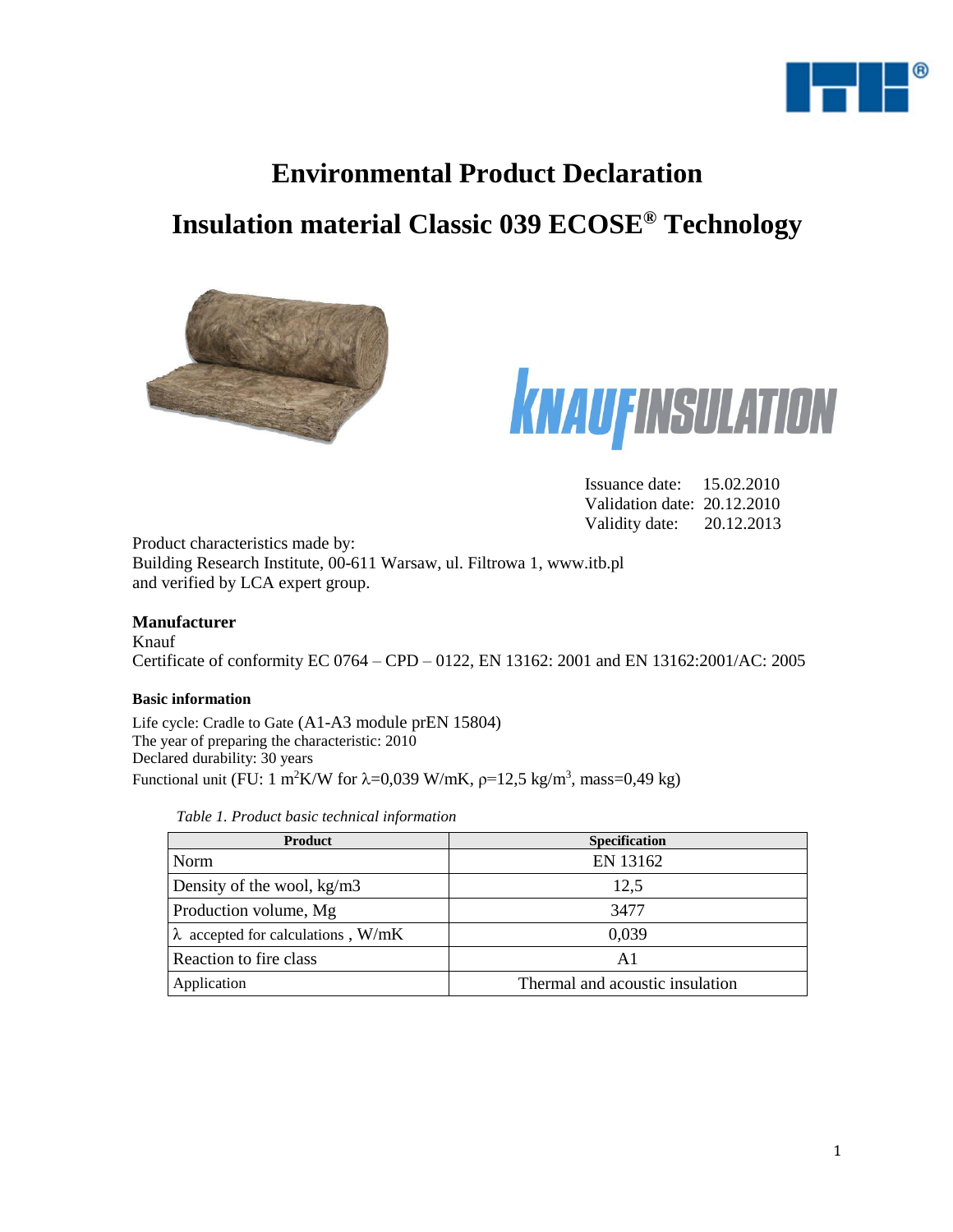### **Product description**



Insulating material Classic 039 ECOSE® Technology is made of mineral glass

fiber. It is a hydrophobic multipurpose product. This product is produced in Czech Republic in Krupka u Teplic and represents 6,59% of overall production. The thermal and acoustic insulating properties make the material suitable for use in constructions of light claddings of buildings, primarily in wood or metal based constructions. It can also be applied as filling in joist ceilings. In case of application in the open diffusion systems no moisture barrier needs to be applied on the inside. In compositions it is very well applicable in the skeletal systems of wooden or metal frames. On the outside the product is coated with a fiber-building board on which final plaster stuff or metal cladding is applied.

#### **Advantages**

- high fire resistance
- ecological sugar-based filling and fiber bounding
- excellent thermal insulating and acoustic properties
- hydrophobic product
- very pleasant to work with
- simple and easy manipulation
- keeps shape well, ideally fills in the given space
- compressed package easy to carry

#### **Package**

The product CLASSIC 039 is supplied in rolls that are packed in PE plastic film. The protective package is marked with the manufacturer's logo and a type plate indicating specification of the product and recommended mode of application.



*Picture 2. Etiquette of analyzed product Classic 039 w ECOSE® Technology*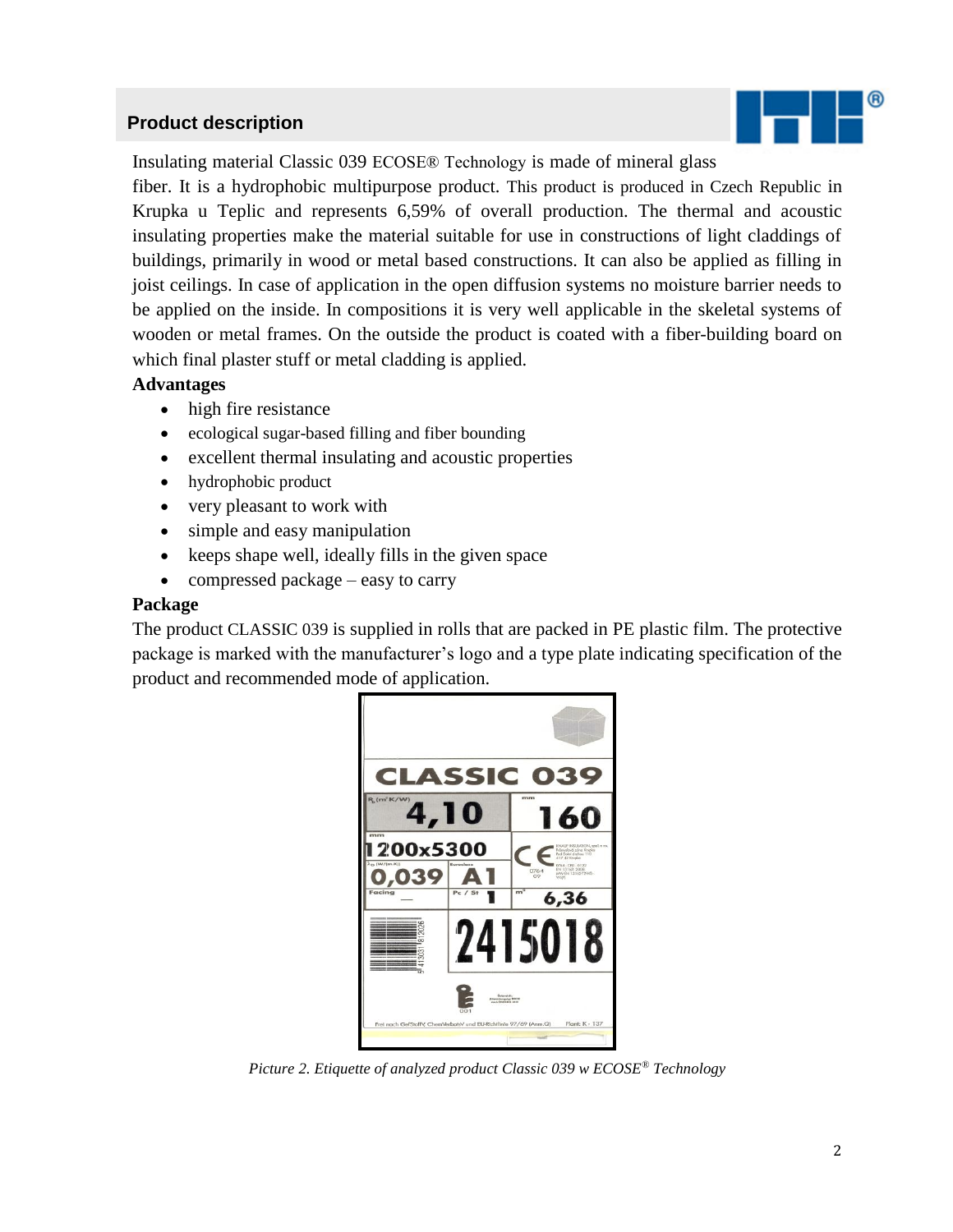## **Raw materials and energy.**



| #               | Name of semi-<br>finished product or<br>raw material | total amount used<br>in production | Unit<br>(Mg/yr;<br>pieces/yr) | Semi-<br>product<br>used on FU<br>$(0,52 \text{ kg})$ | Semi-<br>product<br>amount/<br>tons<br>product | New (N) or<br>recycled<br>(R) | <b>From</b><br>recycling<br>$\%$ |
|-----------------|------------------------------------------------------|------------------------------------|-------------------------------|-------------------------------------------------------|------------------------------------------------|-------------------------------|----------------------------------|
|                 | Sand                                                 | 3 690,53                           | Mg                            | 3,45E-05                                              | 0,0705                                         | N                             | 0                                |
|                 | Etibor/borax                                         | 4 3 9 4 , 0 1                      | Mg                            | 4,11E-05                                              | 0,0840                                         | N                             | 0                                |
| 3               | Dolomite                                             | 1418,61                            | Mg                            | 1,33E-05                                              | 0,0271                                         | N                             | 0                                |
| 4               | Soda                                                 | 1 057,92                           | Mg                            | 9,91E-06                                              | 0,0202                                         | N                             | 0                                |
| 5               | Nepheline                                            | 1 057,92                           | Mg                            | 9,91E-06                                              | 0,0202                                         | N                             | $\Omega$                         |
| 6               | Cullet                                               | 35 038,34                          | Mg                            | 0.00033                                               | 0.6695                                         | R.                            | 65                               |
|                 | <b>Cullet AMT</b>                                    | 4 538,41                           | Mg                            | 4,25E-05                                              | 0,0867                                         | N                             | 0                                |
| 8               | Ammonia water                                        | 97,528,4                           | Mg                            | 8,75E-07                                              | 0,0018                                         | N                             | 0                                |
| 9               | Decstrose-amydex331                                  | 5 613,83                           | Mg                            | 4,19E-05                                              | 0.0856                                         | N                             | $\Omega$                         |
| 10              | Oil BOMUL                                            | 504,09                             | Mg                            | 2,93E-06                                              | 0,0060                                         | N                             | 0                                |
| 11              | Ammonia sulfate                                      | 734,70                             | Mg                            | 7,79E-05                                              | 0,1590                                         | N                             | 0                                |
| 12              | Silicon                                              | 71,36                              | Mg                            | 1,42E-06                                              | 0,0029                                         | N                             | 0                                |
| 13 <sup>1</sup> | Foil                                                 | 1 163,23                           | Mg                            | 1,090E-05                                             | 0,0222                                         | N                             | $\Omega$                         |
|                 | 14 Frit (own glass)                                  | 2765,3                             | Mg                            | 2.014E-05                                             | 0,0411                                         | R                             | 100                              |

*Table 2. Raw materials used to produce mineral glass wool*

Overall sum of semi-finished products and raw materials for Mg of finished product is 1,297 Mg

*Tablica 3.Primary energy consumption*

|                                                       | Amount of energy [MJ] per: |            |  |  |  |  |
|-------------------------------------------------------|----------------------------|------------|--|--|--|--|
| <b>Energy carriers</b>                                | Mg                         | FU(0,49kg) |  |  |  |  |
| <b>Production phase</b>                               |                            |            |  |  |  |  |
| Natural gas (142 nm <sup>3</sup> /Mg wool, 35 MJ/nm3) | 5373                       | 2.63       |  |  |  |  |
| Electric energy (2619 MJ/MG)                          | 5763                       | 2,81       |  |  |  |  |
| Transport                                             | 345                        | 0.17       |  |  |  |  |
| Raw materials and semi-finished products production   |                            |            |  |  |  |  |
| Raw materials and semi-finished products production   | 2681                       | 1.31       |  |  |  |  |
| <b>Total energy consumption</b>                       | 14185                      | 6.95       |  |  |  |  |



*Picture 3. Percentage share of particular energy carriers "cradle to gate"*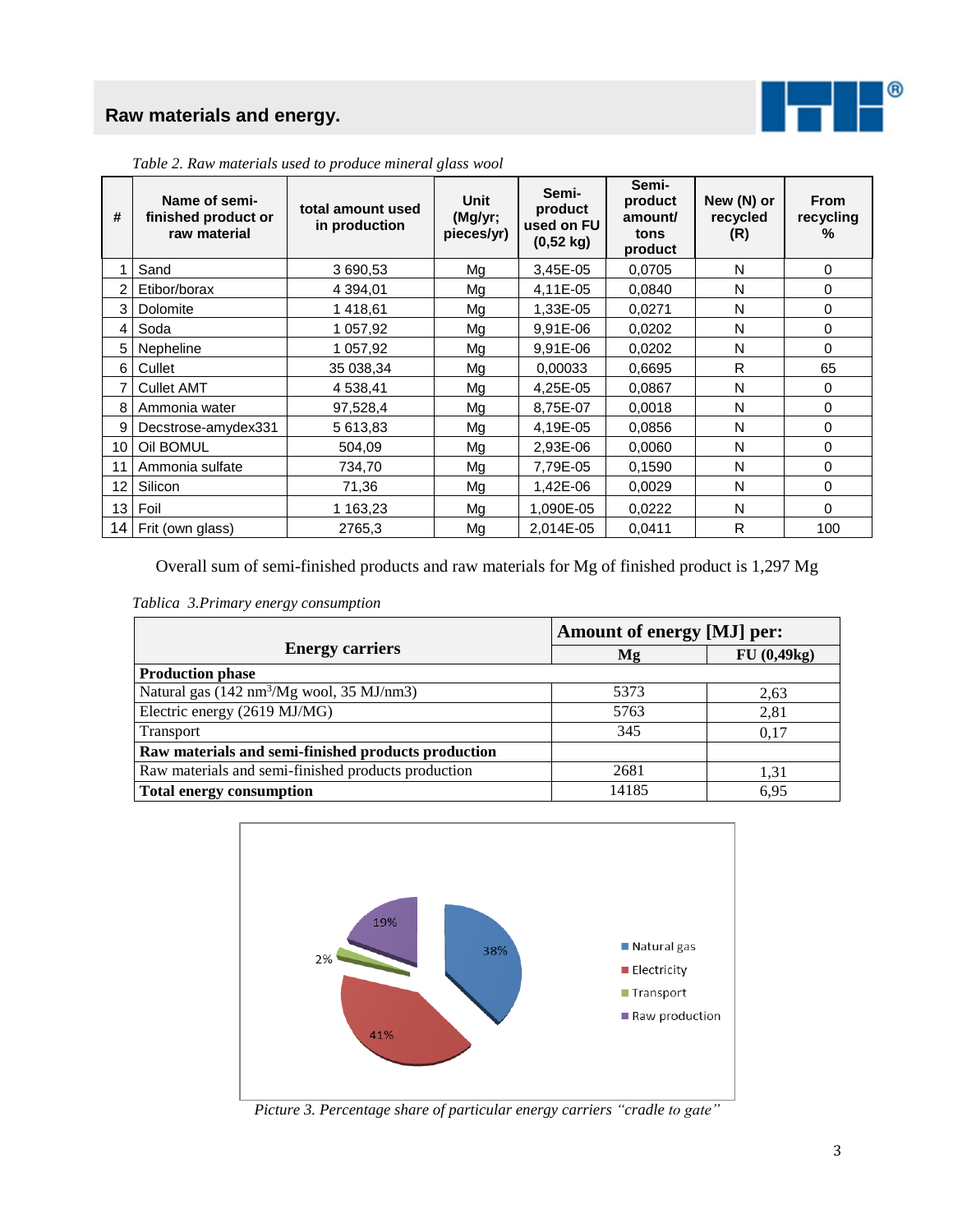## **Emissions (LCI) and their impact on the environment**



*Table 4. Emissions into air generated during production stage A3*

| <b>Emission during production</b> | Unit | <b>Total amount</b> | <b>Emission per</b><br>Mg | <b>Emission per</b><br>FU |
|-----------------------------------|------|---------------------|---------------------------|---------------------------|
| Dust                              | kg   | 3012,15             | 0,0576                    | 2,82E-05                  |
| $\rm CO$                          | kg   | 21255,77            | 0,4063                    | 0,000199                  |
| CO <sub>2</sub>                   | kg   | 15034000            | 287,3936                  | 0,140822                  |
| NO <sub>2</sub>                   | kg   | 33646,41            | 0,6432                    | 0,000315                  |
| SO <sub>2</sub>                   | kg   | 7957,6              | 0,1521                    | 7,45E-05                  |
| Phenol                            | kg   | 106,81              | 0,0020                    | 1,00E-06                  |
| Formaldehyd                       | kg   | 737,02              | 0,0141                    | 6,903E-06                 |
| NH <sub>3</sub>                   | kg   | 67470,04            | 1,2898                    | 0,000631                  |
| HC <sub>1</sub>                   | kg   | 138,86              | 0,0027                    | 1,30E-06                  |
| HF                                | kg   | 437,94              | 0,0084                    | 4,10E-06                  |
| Pb                                | kg   | 10,6                | 0,0002                    | 9,92E-08                  |
| Aromatic hydrocarbons             | kg   | 800                 | 0,0153                    | 7,49E-06                  |

*Table 5. Emissions into water generated during production stage A3*

| Water and sewage                 | Unit           | <b>Value</b> | <b>Additional information:</b> |
|----------------------------------|----------------|--------------|--------------------------------|
| Water supplied                   | m <sup>3</sup> | 88516        | $1,69m3/Mg$ of wool produced   |
| Domestic wastewater              | m <sup>3</sup> | 500          | to wastewater treatment plant  |
| <b>Composition of wastewater</b> |                |              |                                |
| <b>COD</b>                       | mg/1           | 303          | Accredited laboratory          |
| <b>BOD</b>                       | mg/1           | 68,15        | Accredited laboratory          |
| General suspeneded matter        | mg/l           | 198          | Accredited laboratory          |
| Ammonia nitrogen                 | mg/1           | 28           | Accredited laboratory          |
| Heavy metals                     | mg/l           | 0.001        | Accredited laboratory          |

*Note: The values shown in table 5 are for the purchase of water and emissions for the whole Plant.* 

|  | Table 6. Waste generated in the phase of product manufacturing A3 |  |  |  |  |
|--|-------------------------------------------------------------------|--|--|--|--|
|  |                                                                   |  |  |  |  |

| Waste                           | Unit | Amount | <b>Amount</b> per<br>Mg | <b>Amount per</b><br>FU | To go to:       |
|---------------------------------|------|--------|-------------------------|-------------------------|-----------------|
| <b>Municipal waste</b>          | Mg   | 53,191 | 0,001                   | 4,98E-07                | Storage area    |
| Other waste:                    |      |        |                         |                         |                 |
| Glass waste                     | Mg   | 76,8   | 0,0014                  | 7,19E-07                | recycling       |
| Package waste                   | Mg   | 9,2    | 0,00016                 | 8,62E-08                | recycling       |
| Plastic packages                | Mg   | 8,88   | 0,00017                 | 8,32E-08                | recycling       |
| Chemicals                       | Mg   | 28,4   | 0,0005                  | 2,66E-07                | Storage area    |
| Metal waste                     | Mg   | 10,77  | 0,0002                  | 1,01E-07                | recycling       |
| Package mix waste               | Mg   | 5,06   | 9,67E-05                | 4,74E-08                | składowisko     |
| Soil and rocks                  | Mg   | 22,86  | 0,00043                 | 2,14E-07                | Re-use          |
| <b>Empty toners</b>             | Mg   | 6,535  | 0,00012                 | $6,12E-08$              | Storage area    |
| Oil mix                         | Mg   | 3      | 5,73E-05                | 2,81E-08                | recycling       |
| Waste residues                  | Mg   | 44,9   | 0,00086                 | 4,21E-07                | Storage area    |
| Oil wastes                      | Mg   | 37,7   | 0,00072                 | 3,53E-07                | Re-use          |
| Controlled dangerous substances | Mg   | 206    | 0,00393                 | 1,93E-06                | Energy recovery |
| Glass waste                     | Mg   | 1129,6 | 0,02159                 | 1,06E-05                | Storage area    |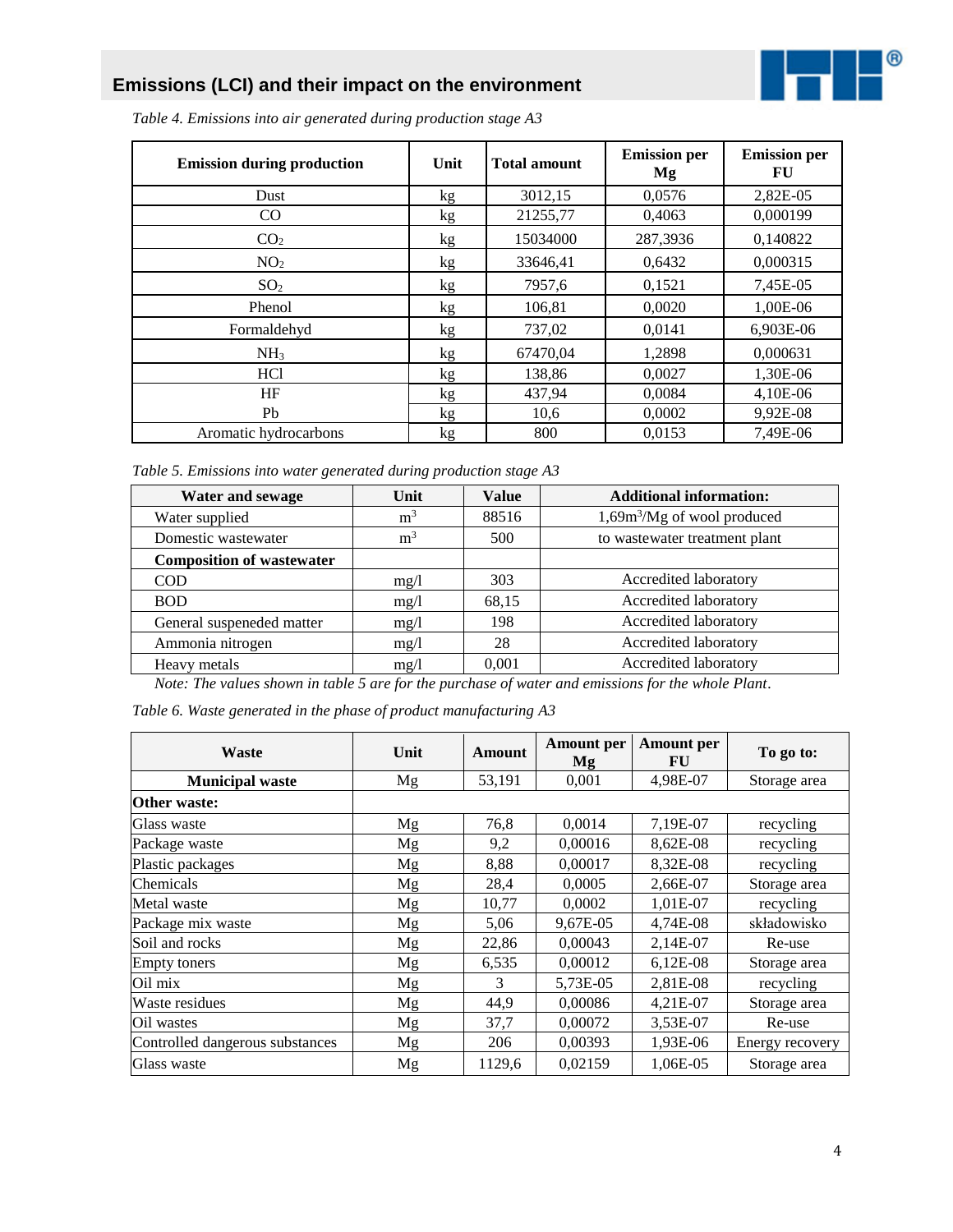# **Environmental and energetics characteristics (LCA)**



*Table 7. List of impact categories on the environment in the course of life cycle of glass wool Declared Unit in accordance to 5.2 Pr EN15804 (mandatory A1, A2, A3 module)*

|                                                                |                              | Life cycle of glass wool, impact on 1 Mg of the | product                            |                                                           |
|----------------------------------------------------------------|------------------------------|-------------------------------------------------|------------------------------------|-----------------------------------------------------------|
| EPD                                                            | <b>Units</b>                 | production of raw<br>materials<br>$\mathbf{A1}$ | <b>External</b><br>transport<br>A2 | production<br>$process +$<br>energy use<br>A <sub>3</sub> |
|                                                                | <b>Environmental impact</b>  |                                                 |                                    |                                                           |
| Greenhouse effect GWP                                          | kg CO <sub>2</sub>           | 318,0                                           | 24,9                               | 1181,5                                                    |
| Depletion of ozone layer ODP                                   | kg CFC11                     | 6,70E-05                                        | 0,00                               | 0,000022                                                  |
| Acidification effect AP                                        | kg SO <sub>2</sub>           | 2,955                                           | 0,202                              | 5,548                                                     |
| Air contamination: potential for ozone creation<br><b>POCP</b> | kg ethylene<br>(POCP)        | 0,22                                            | 0,012                              | 0,141                                                     |
| Water contamination eutrophication EP                          | kg PO <sub>4</sub>           | 0,348                                           | 0,035                              | 1,142                                                     |
| Depletion of mineral resources                                 | kg Sb                        | 0,106                                           | 0,00                               | 0,0230                                                    |
| Depletion of fossil fuels                                      | MJ                           | 2196                                            | 311                                | 9142                                                      |
|                                                                | <b>Environmental aspects</b> |                                                 |                                    |                                                           |
| Water consumption                                              | m <sup>3</sup>               | 3,35                                            | 0,01                               | 1,69                                                      |
| Raw materials consumption                                      | Mg                           | 0,75                                            | 0,00                               | 1,2971                                                    |
| Use of renewable energy                                        | MJ                           | 98                                              | 0,00                               | 350                                                       |
| Use of primary energy                                          | MJ                           | 2681                                            | 345                                | 11159                                                     |

*Table 8. List of impact categories on the environment in the course of life cycle of glass wool FU in accordance to 5.2 Pr EN15804 (mandatory A1, A2, A3 module)*

|                                                                     | <b>Units</b>                 | Life cycle of glass wool, impact on FU of the<br>product (1 m2K/W for $\lambda$ =0,039 W/mK, $\rho$ =12,5<br>$kg/m3$ , mass=0,49 kg) of glass wool |                                    |                                             |  |
|---------------------------------------------------------------------|------------------------------|----------------------------------------------------------------------------------------------------------------------------------------------------|------------------------------------|---------------------------------------------|--|
| EPD                                                                 |                              | production of raw<br>materials<br>$\mathbf{A1}$                                                                                                    | <b>External</b><br>transport<br>A2 | production<br>process +<br>energy use<br>A3 |  |
|                                                                     | <b>Environmental impact</b>  |                                                                                                                                                    |                                    |                                             |  |
| Greenhouse effect GWP                                               | kg CO <sub>2</sub>           | 0,156                                                                                                                                              | 0,012                              | 0,579                                       |  |
| Depletion of ozone layer ODP                                        | kg CFC11                     | 3,28E-08                                                                                                                                           | 3,19E-10                           | 1,06E-08                                    |  |
| Acidification effect AP                                             | kg SO <sub>2</sub>           | 0,0014                                                                                                                                             | 9,91E-05                           | 0,0027                                      |  |
| Air<br>contamination:<br>potential<br>for<br>ozone<br>creation POCP | Kg ethylene                  | 0,0001                                                                                                                                             | 5,92E-06                           | 6,91E-05                                    |  |
| Water contamination eutrophication EP                               | kg PO <sub>4</sub>           | 0,00017                                                                                                                                            | 1,73E-05                           | 0,00056                                     |  |
| Depletion of mineral resources                                      | kg Sb                        | 5,19E-05                                                                                                                                           | 0                                  | 1,13E-05                                    |  |
| Depletion of fossil fuels                                           | MJ                           | 1,076                                                                                                                                              | 0.152                              | 4,479                                       |  |
|                                                                     | <b>Environmental aspects</b> |                                                                                                                                                    |                                    |                                             |  |
| Water consumption                                                   | m <sup>3</sup>               | 0,0016                                                                                                                                             | 4,9E-06                            | 0,00083                                     |  |
| Raw materials consumption                                           | Mg                           | 0,00037                                                                                                                                            | $\Omega$                           | 0,00064                                     |  |
| Use of renewable energy                                             | MJ                           | 0,048                                                                                                                                              | $\Omega$                           | 0,172                                       |  |
| Use of primary energy                                               | MJ                           | 1,314                                                                                                                                              | 0,169                              | 5,468                                       |  |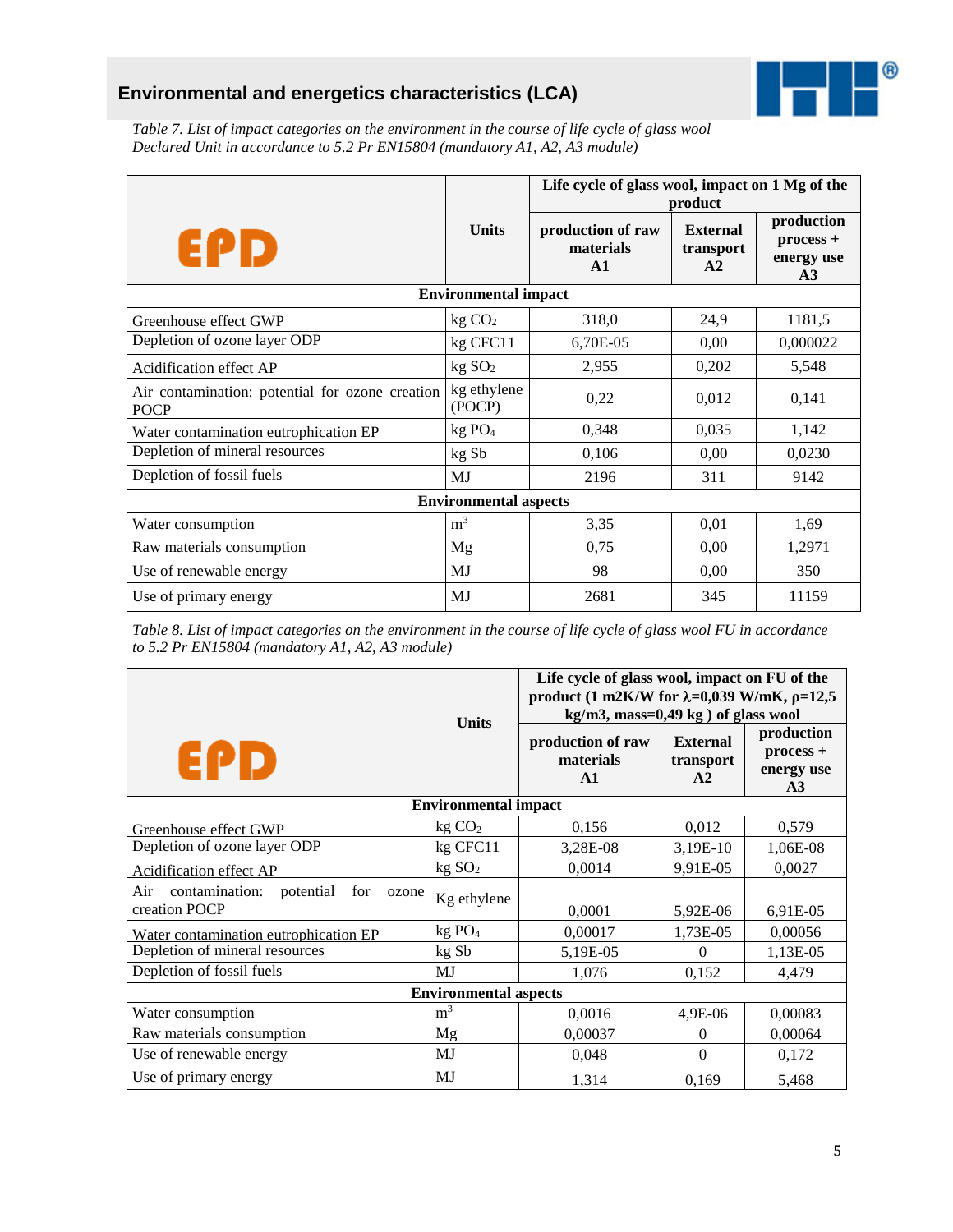| <b>Environmental Profile Declaration</b>                |                                        |                                              |                              |  |  |
|---------------------------------------------------------|----------------------------------------|----------------------------------------------|------------------------------|--|--|
|                                                         | Date of LCA start                      | November 2010                                |                              |  |  |
|                                                         | Date of finish                         | January 2011                                 |                              |  |  |
|                                                         | Data source                            | Manufacturer's LCI data, ITB, EcoInvent,     |                              |  |  |
|                                                         |                                        | IEA, publications                            |                              |  |  |
|                                                         | Country                                | Czech Republic                               |                              |  |  |
|                                                         | Representativeness                     | 1 fabryka w Krupce, dane za 2009             |                              |  |  |
| EPD                                                     | LCA methodology                        | UEAtc, pr EN 15804, ISO 14040, 14044         |                              |  |  |
|                                                         | Allocation                             | 99% impact; 6,59% production                 |                              |  |  |
|                                                         | Validation date                        | January 2011                                 |                              |  |  |
|                                                         | Validity date                          | January 2014                                 |                              |  |  |
|                                                         | Limits                                 | Cradle to gate, A1-A3                        |                              |  |  |
|                                                         | <b>Units</b>                           | The values of criteria (a) per:<br><b>Mg</b> | FU (0,49kg)                  |  |  |
|                                                         | <b>Environmental impact</b>            |                                              |                              |  |  |
|                                                         |                                        |                                              |                              |  |  |
| Greenhouse effect GWP                                   | kg CO <sub>2</sub>                     | 1524                                         | 0,75                         |  |  |
| Depletion of ozone layer ODP                            | kg CFC11                               | 0,0001                                       | 4,37E-08                     |  |  |
| Acidification effect AP                                 | kg SO <sub>2</sub>                     | 8,7                                          | 0,0043                       |  |  |
| Air contamination: potential for ozone<br>creation POCP | kg C <sub>2</sub> H <sub>4</sub>       | 0,37                                         | 0,00018                      |  |  |
| Water contamination eutrophication EP                   | kg PO <sub>4</sub>                     | 1,52                                         | 0,00075                      |  |  |
| Depletion of mineral resources                          | kg Sb                                  | 0,129                                        | 6,32E-05                     |  |  |
| Depletion of fossil fuels                               | MJ                                     | 11649                                        | 5,71                         |  |  |
|                                                         | <b>Environmental aspects</b>           |                                              |                              |  |  |
| Water consumption                                       | m <sup>3</sup>                         | 5,05                                         | 0,0025                       |  |  |
| Raw materials consumption                               | Mg                                     | 2,05                                         | 0,001                        |  |  |
| Use of renewable energy                                 | MJ                                     | 448                                          | 0,22                         |  |  |
| Use of primary energy                                   | MJ                                     | 14185                                        | 6,95                         |  |  |
| <b>Reference point</b>                                  | Per an inhabitant of<br>Poland (b)     | Standardized values (a/b*100%) [%]           |                              |  |  |
| Greenhouse effect                                       | 9000 kg CO <sub>2</sub>                | 16,9%                                        |                              |  |  |
| Depletion of ozone layer                                | 0,0069 kg CFC11                        | 1,3%                                         |                              |  |  |
| Acidification effect                                    | $80,4$ kg $SO2$                        | 10,8%                                        |                              |  |  |
| Air contamination: potential for ozone                  | 32,23 kg C <sub>2</sub> H <sub>4</sub> |                                              |                              |  |  |
| creation                                                |                                        | 1,1%                                         |                              |  |  |
| Use of energy                                           | 78,3 GJ                                | 18,7%                                        | $\qquad \qquad \blacksquare$ |  |  |
| Water contamination: eutrophication                     | 65,62 kg PO <sub>4</sub>               | 2,3%                                         |                              |  |  |
| Water usage                                             | $292 \text{ m}^3$                      | 1,7%                                         | $\qquad \qquad \blacksquare$ |  |  |

*Table 9. Environmental and energetics characteristics for product CLASSIC 039*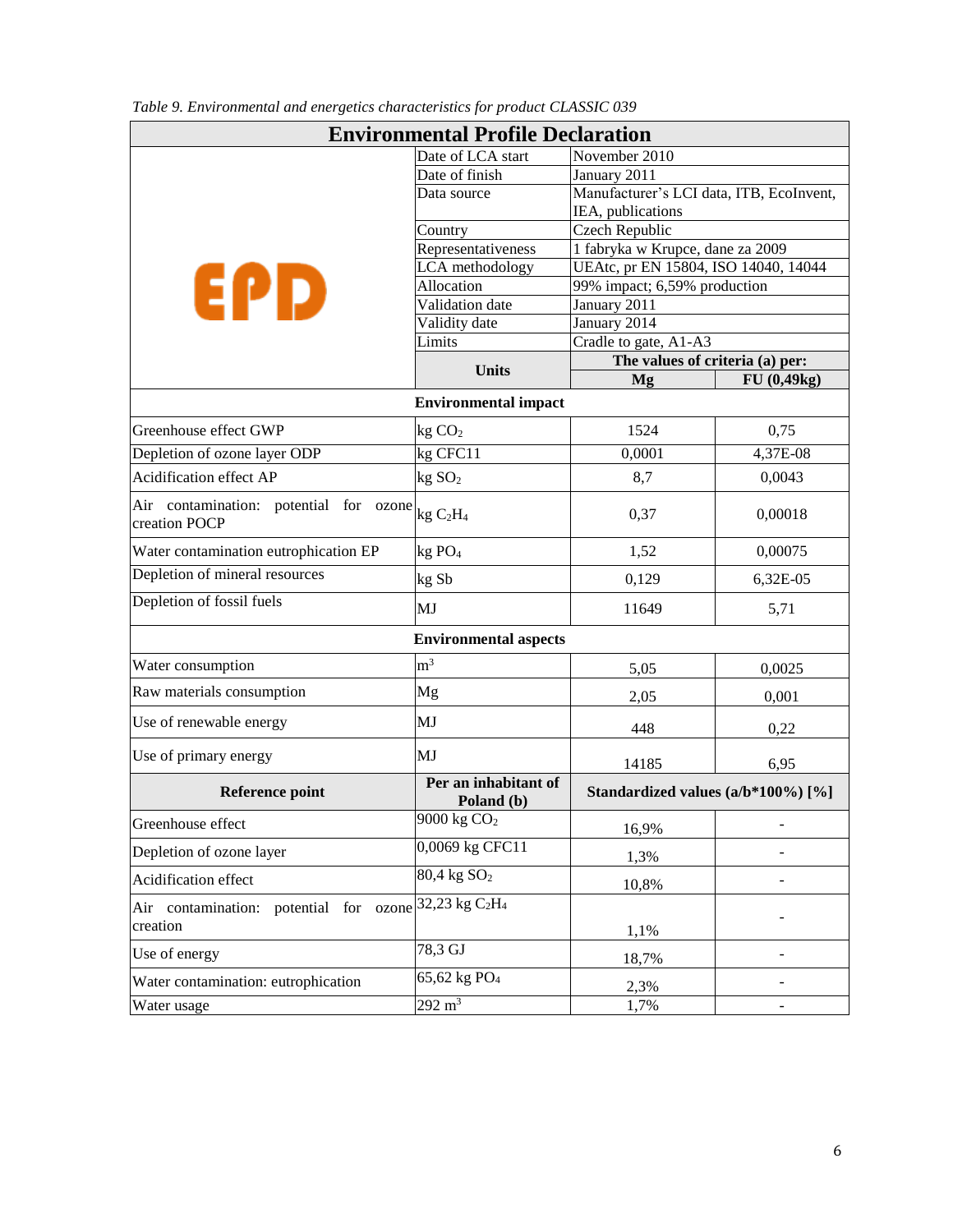



Zakład Fizyki Cieplnej, Instalacji Sanitarnych i Środowiska 02-656 Warszawa, ul. Ksawerów 21

# **ŚWIADECTWO** DEKLARACJI ŚRODOWISKOWEJ III TYPU

Wyrób:

weina mineralna szklana CLASSIC 039 w ECOSE® Technology

Producent:

# Knauf Insulation Sp. z o.o.

02-146 Warszawa, ul. 17 Stycznia 56

potwierdza się poprawność ustalenia danych uwzględnionych przy opracowaniu Deklaracji Środowiskowej III typu oraz zgodność z wymaganiami norm:

#### PN-EN ISO 14040:2009

Zarządzanie środowiskowe. Ocena cyklu życia. Zasady i struktura

#### PN-EN ISO 14044:2009

Zarządzanie środowiskowe. Ocena cyklu życia. Wymagania i wytyczne

Niniejsze świadectwa, wydane po raz pierwszy 12 stycznia 2011 r. jest ważne 3 lata, lub do czasu zmiany wymienienej Deklaracji Środowiskowej

**Kleresmik** Zaktadu Fiziki **Cientret** аст 5 ад



stytutu Ti **Jid Rustrantanov** 

Warszawa, styczeń 2011 r.